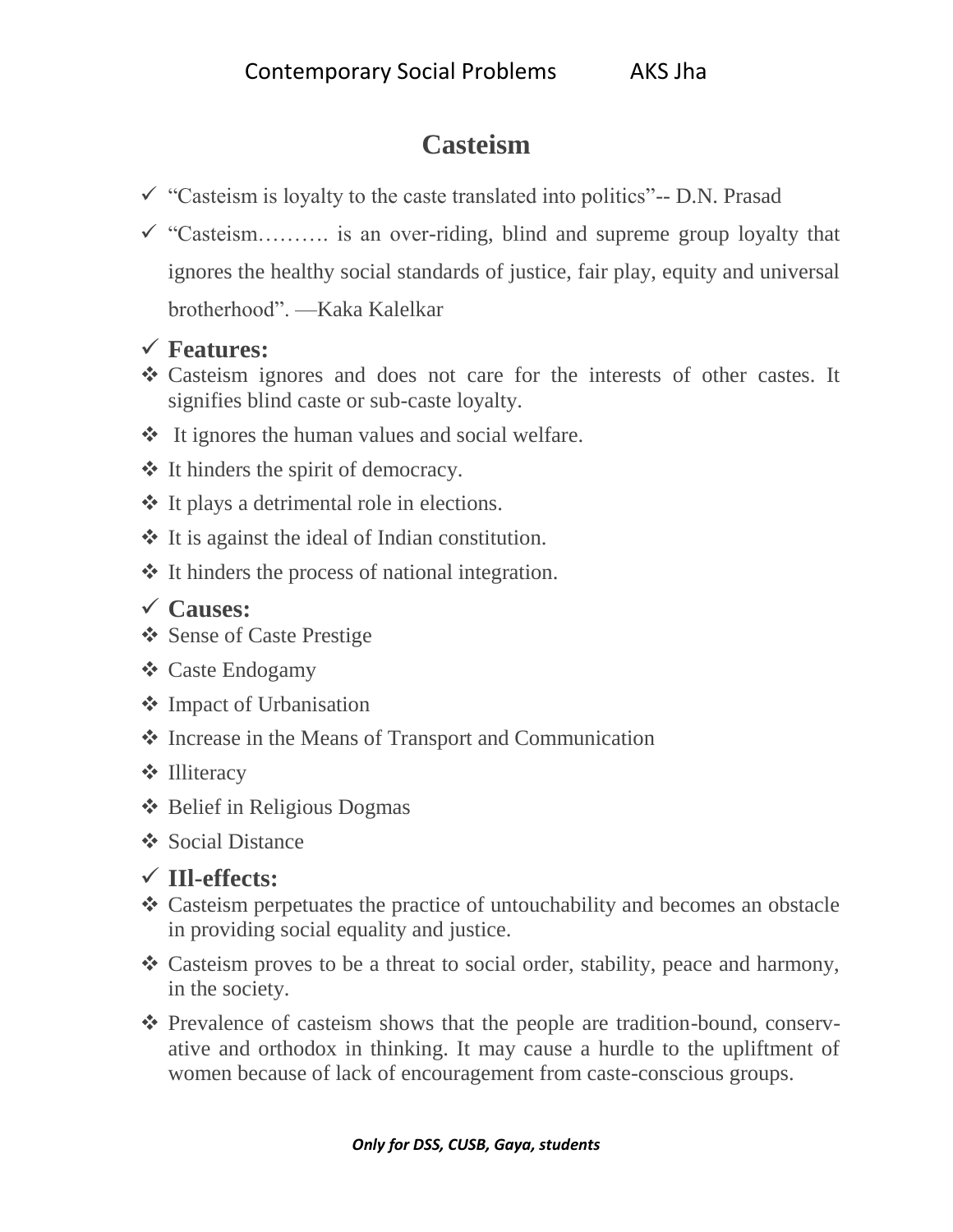- Casteism divides society into different segments and results in conflicts and tensions in and between these segments. These continuous conflicts and tensions between various segments hinder the development of the nation and growth of nationalism.
- Casteism results in political disunity and affects the smooth and successful functioning of multi-party democracy like India.
- Casteism, indirectly, can be the cause of corruption. Members of a caste try to give all facilities to the persons, who are from their own caste and in doing so, they do not hesitate to involve in the most corrupt activities.
- Casteism has become an instrument in the hands of political leaders. Many political leaders, during elections, try to procure votes on communal and caste basis, rather than their own capacities and capabilities. This results in election of under-serving candidates, who do not hesitate to promote their own caste interest at the cost of common good. Thus, casteism proves to be a hindrance to democracy.
- Casteism sometimes leads to religious conversions, especially among the low caste groups, who are not financially sound. Another cause for such conversions is that certain unbearable exploited conditions arise out of dominance of certain caste groups over other caste groups.

## **Solution to the Problem:**

- Providing value-based education to children from childhood can solve the problem of casteism to some extent.
- Various social agencies like family, school, and Mass media must be given the responsibility to develop a proper, broad outlook among children, which will negate the feelings of casteism, for example, creating awareness about the ill-effects of perpetuating the traditional caste system.
- Literary programmes must be taken up in rural areas as the caste feelings, which further perpetuate casteism, are more in rural areas. These feelings of casteism can be minimized by the provision of social education among rural population.
- By encouraging inter-caste marriages, the feelings arising out of casteism can be minimized as these marriages bring two families of different castes closer to each other.